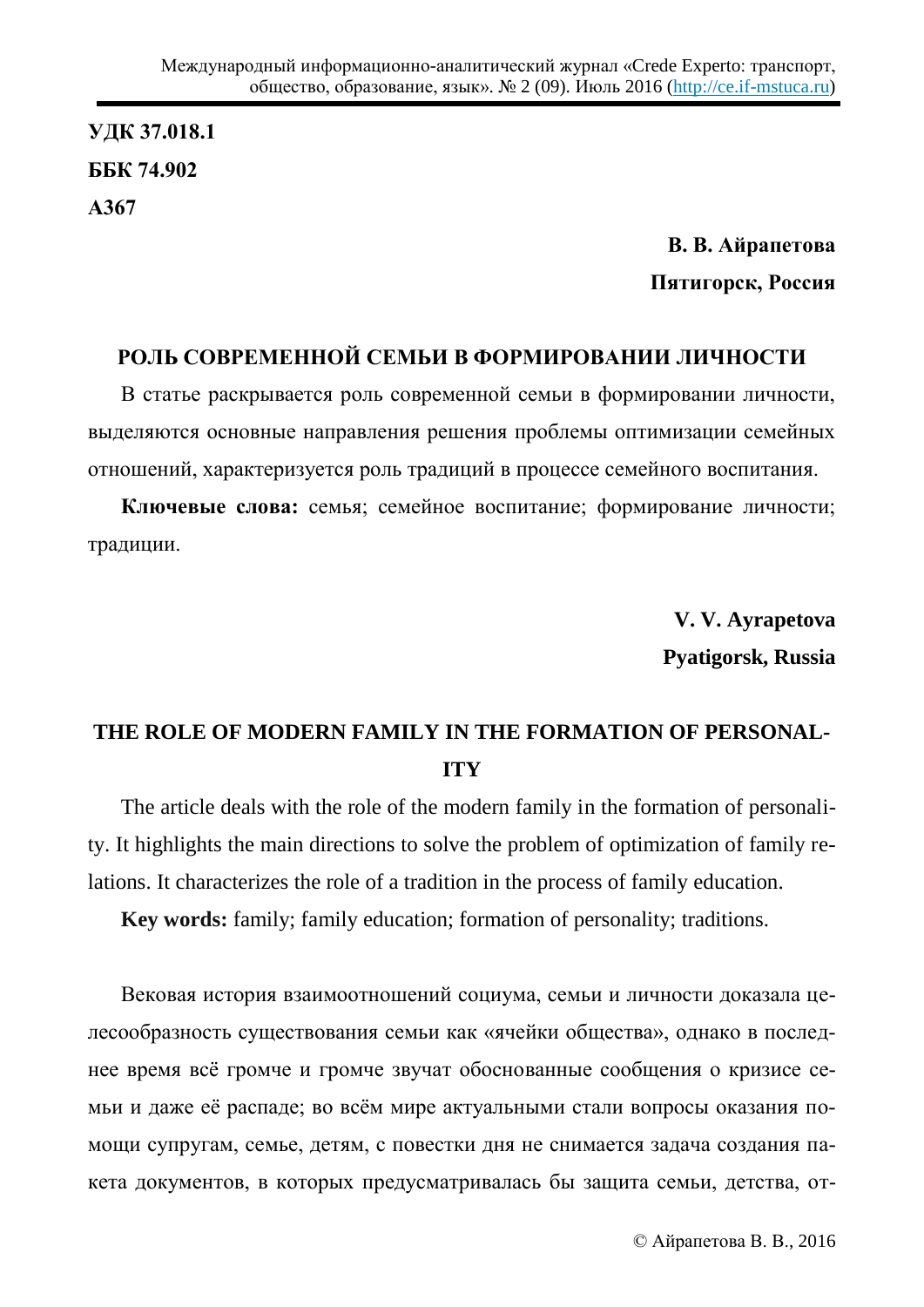цовства и материнства. На всех уровнях радеют сегодня над решением проблем сохранения здоровья нации, возрождения и укрепления традиционных семейных ценностей. Значительные меры по выходу из демографического кризиса, несколько лет находящегося в центре внимания законодателей и экспертов, дают надежду на сохранение и поддержку семьи как социального института. Но все эти меры будут недостаточными, если не возвратить семье былой престиж.

Печальные события в московской школе, в которой старшеклассник хладнокровно расправился с учителем географии и полицейским, привели к разговорам о том, что необходимо усилить меры безопасности в школах, тщательно готовить охранников к подобной работе и т. д. Прошло совсем немного времени, и сегодня мало кто вообще вспоминает этот случай. По нашему мнению, изначально были расставлены не те акценты, не выявлена причинноследственная связь, не было даже попытки провести грамотный анализ, сделать верные выводы, чтобы принять соответствующие меры. И дело ведь не в безопасности школы, а в безопасности детей. В их психологической безопасности в первую очередь. Когда у учащихся старших классов практически нет других мотивов посещения уроков и участия в жизни школы, кроме получения заветного допуска на ЕГЭ или каких-то связанных с госэкзаменом преференций, им трудно сосредоточиться на внутренних проблемах, на постоянно возникающих конфликтах, которые для воспитанников этого возраста могут быть разрушительными. И тогда никто и ничто, даже самая превосходная служба безопасности, не в состоянии будет защитить школьника, помочь ему и окружающим.

Общество должно всерьёз задуматься о том, что и какими средствами воспитывалось в этом молодом человеке. Были ли у него поведенческие срывы, с помощью каких текстов школьных учебников и художественных произведений формировалась его нравственная позиция? Не было ли упущений в выработке убеждений? Сегодня, на наш взгляд, целесообразнее заняться отнюдь не усилением мер безопасности, а укреплением психологической службы в школе и, в особенности, в качестве профессиональной поддержки учителя. Разумным мы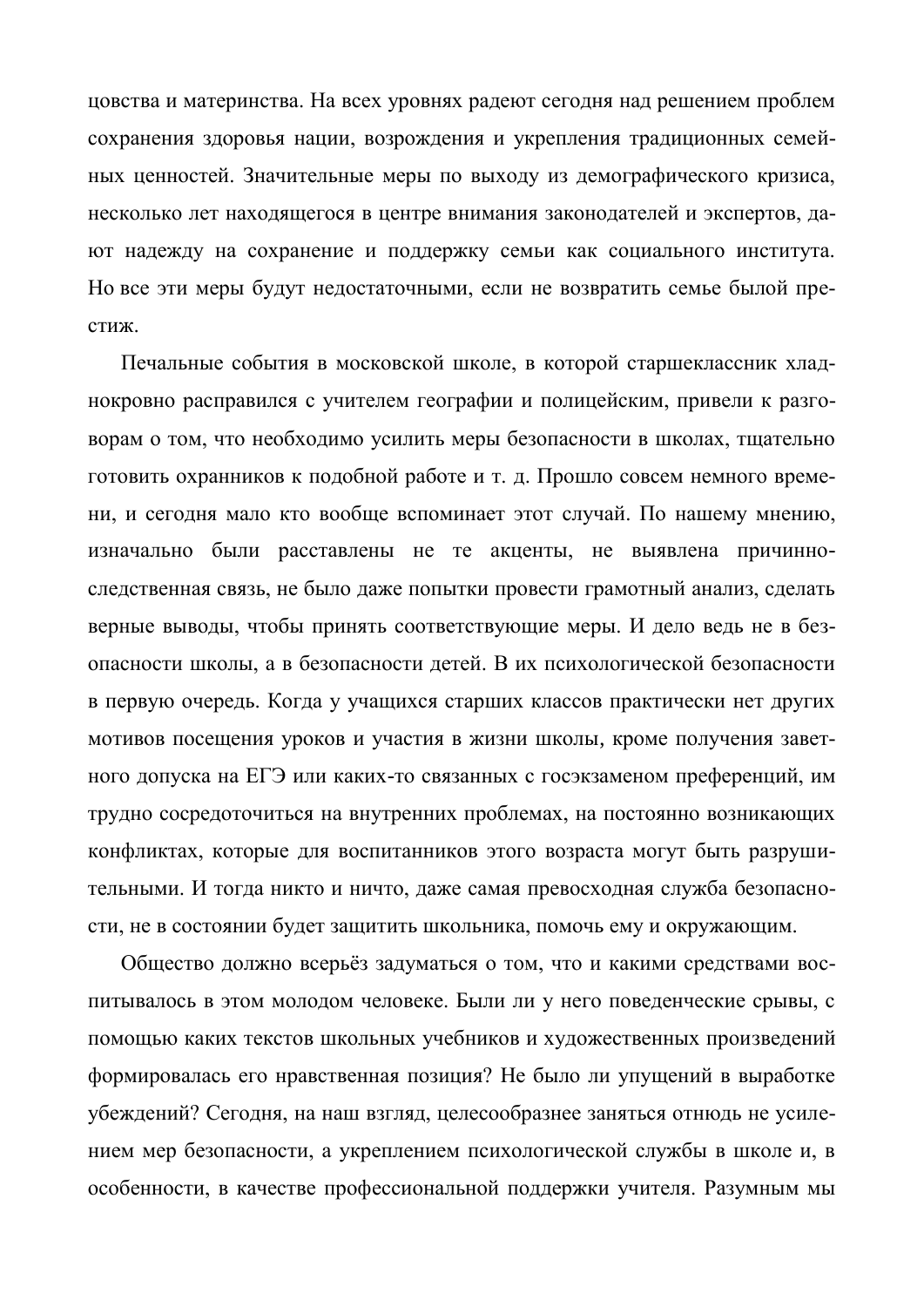считаем также организовать мониторинг внутреннего эмоционального состояния учащихся. Очень эффективной может быть и такая форма работа, как создание аутсорсинговых по отношению к школе центров психологической помощи. Однако наиболее действенной будет, тем не менее, работа с родителями, на данный момент представляющаяся самой трудной задачей школы. Если в семье отдают себе отчёт в том, что именно их сын или дочь (а не абстрактные ученик или ученица) станут теми взрослыми людьми, которые призваны быть честью и опорой семьи, вести успешную профессиональную деятельность, способствовать благоустроению родного государства, то почти половину дела можно считать выполненной.

С сожалением приходится констатировать, что в России не сложилась пока отлаженная государственная система социальной и просветительской работы, способная своевременно, оперативно и в полном объёме помочь нуждающимся в ней родителям. И хотя наблюдается немалое число тех, кто стремится к полноценному развитию своих детей, не всегда у таких родителей имеется возможность получить квалифицированную психолого-педагогическую помощь со стороны государства, общественных институтов и профессиональных сообществ. Мы согласны с учёными, выделяющими следующие основные направления решения данной проблемы: «актуализация семейной тематики в общественном сознании, науке и практике; создание государственной программы по просветительской деятельности в области семейного воспитания и семейного права; создание специальных обучающих программ педагогического просвещения родителей в школах и курсов семейной тематики на всех этапах (ступенях) профессиональной подготовки специалистов; ужесточение законов в отношении безответственных родителей; координация деятельности всех государственных и общественных организаций, направленной на помощь семье» [Хоменко, 2004, с. 202].

Необходимо учитывать, что в отечественной культуре воспитательный процесс был ориентирован преимущественно на семейное воспитание, которое основывалось на таких важнейших принципах, как самобытность, прочность,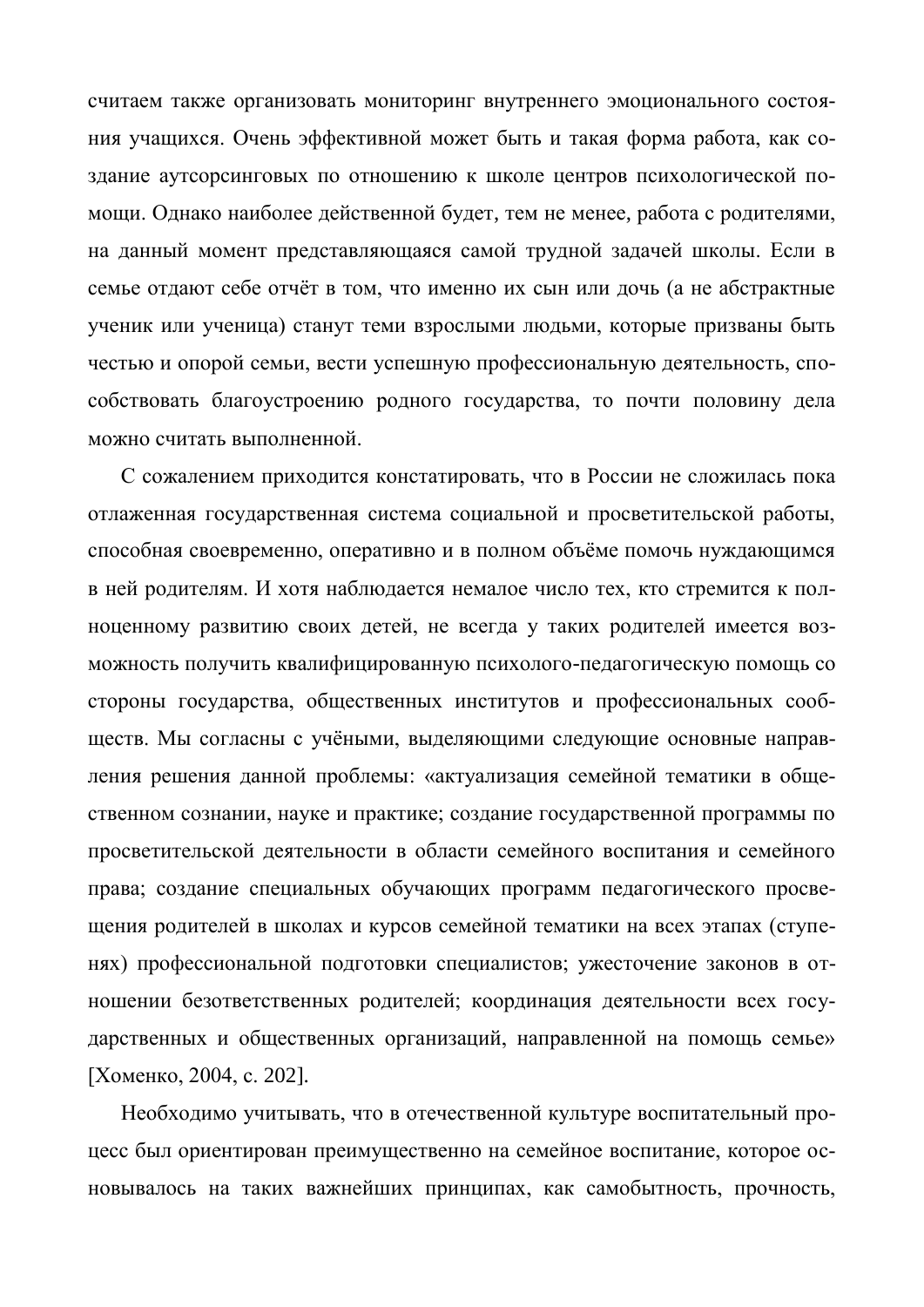родственная любовь, теплота отношений между всеми членами семьи, общность духовных интересов. В фольклорных памятниках народов нашей страны и в произведениях классической литературы отмечается, что всё необходимое для жизни и блага человека, высокие нравственные качества зарождаются в нормальной семье, будущность ребёнка – в её руках. Семья понималась как колыбель человеческой цивилизации, хранительница общечеловеческих, культурных и нравственных ценностей, семейное воспитание связывалось с развитием дарований человека. Определяющая роль семьи в становлении личности обусловлена её глубоким влиянием на весь комплекс духовной и физической жизни растущего человека. Очевиден и тот факт, что семья для ребёнка является одновременно и местом обитания, и воспитательной средой. При этом влияние семьи на ребёнка, особенно в начальный период его жизни, намного превышает другие формы воздействия. Следовательно, именно семье должно уделяться первостепенное внимание со стороны общества и государства.

Общая задача воспитания в семье, в формулировке В. В. Зеньковского, заключается в содействии развитию активности в ребёнке [Протасова, Гирфанов, 2009]. На первых этапах взросления человека семью невозможно заменить ни одним другим агентом социализации. И в подростковом возрасте её влияние по-прежнему остаётся ведущим. Семья имеет значение в полоролевом определении, в ходе которого мальчиками и девочками усваиваются особенности эмоциональных реакций, набор личностных характеристик, полоролевые образцы поведения, социальные установки. Семья играет определяющую роль в формировании готовности и желания подрастающих поколений участвовать в жизни социума, осознании человеком ценности общественной деятельности, умения принимать самостоятельные решения и совершать поступки, проявляя инициативу, исполнительность и ответственность.

Абрам Кардинер представлял процесс развития личности как усвоение «культурных моделей» через взаимодействие с родителями. Он выделял базовые модели культуры, усвоение которых происходит сразу же после рождения через способы кормления младенцев, укладывания, ношения, обучения ходьбе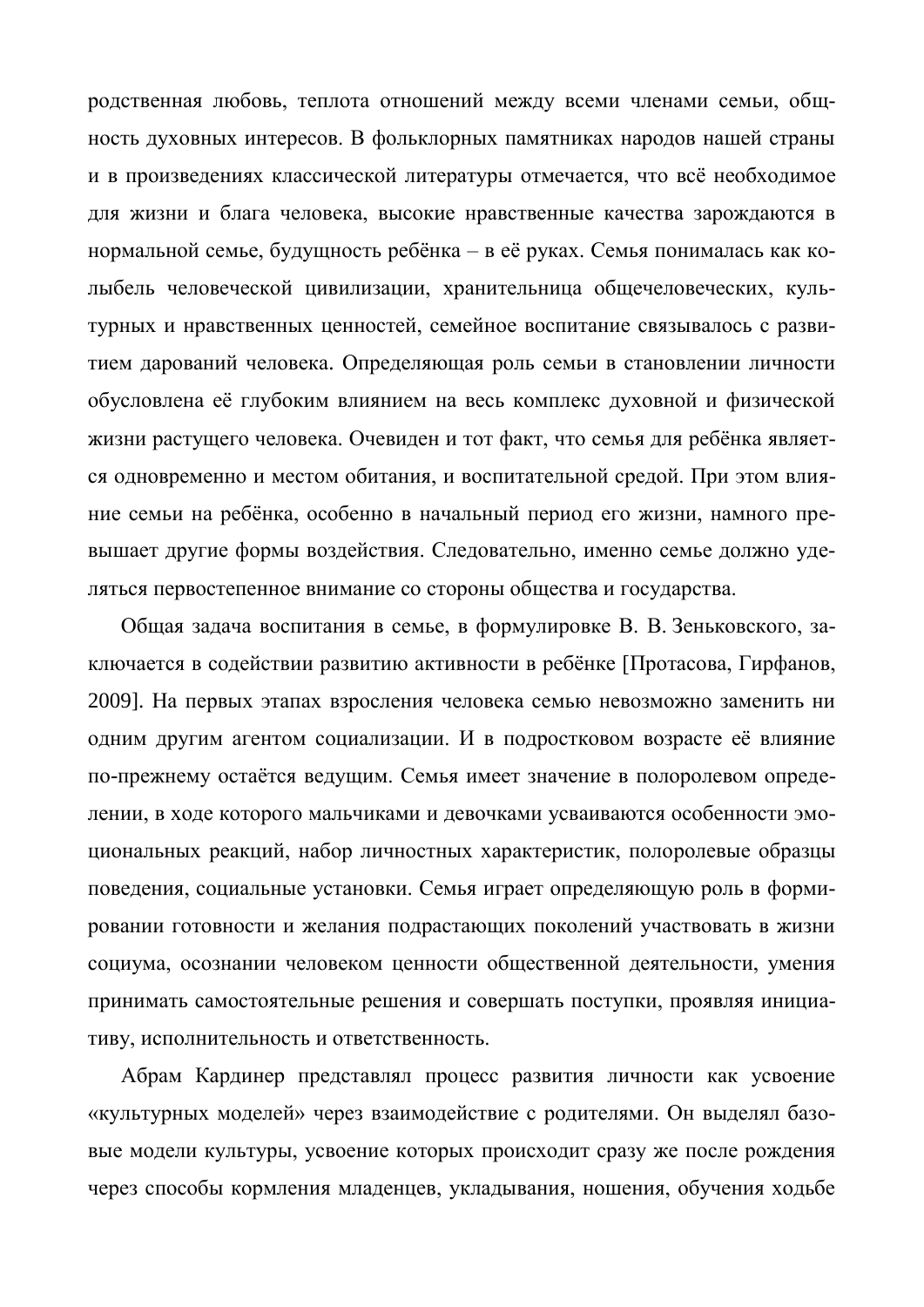и речи. В отличие от животных, также способных к обучению, люди передают усвоенную информацию, культурные привычки потомству благодаря языковому символизму. Приобретённые знания передаются из поколения в поколение, от старших к младшим, независимо от индивидуальных качеств индивида, а воспитание подразумевает, прежде всего, упорядочивание, «дисциплинирование» животных импульсов с целью дальнейшей социализации человека.

Очень важно обращать внимание на обрядовую сторону жизнедеятельности семьи, поскольку обрядность, как система определённых обычаев в социальнокультурной жизни человека, как явление постоянное и всеобщее, свойственна всем народам, во все времена. Без сложившейся системы обрядности – одного из признаков стабильности общества - невозможно его полноценное существование, она неотъемлемая часть образа жизни социума. Обрядность считается эффективным средством воспитания. Следуя тому, что принято в обществе, как поступают все, человек незаметно для себя усваивает эти требования, нормы и правила.

Действенным средством формирования духовности и защиты подрастающего поколения от бездуховности является использование в семье положительного опыта народной педагогики – всеобщей мудрости воспитания. Воспитательные идеи каждого народа проникнуты национальным духом, мыслью о диалоге многообразных культур. Новейшие исследования учёных позволили установить, что в условиях развития демократии этнопедагогизация целостного педагогического процесса в рамках общечеловеческого движения к гуманистическим идеалам воспитания является одной из движущих сил совершенствования современного образования и воспитания. В труднейшее для страны время семья продолжает оставаться хранительницей национальных духовных ценностей. Педагогическое значение семейных традиций огромно, т. к. они одновременно выступают и как результат воспитательных усилий народа в течение многих веков, и как незаменимое воспитательное средство. Через систему традиций, в том числе семейных, каждый народ воспроизводит себя, свою духовную культуру, свой характер и психологию в ряду сменяющих друг друга поколений.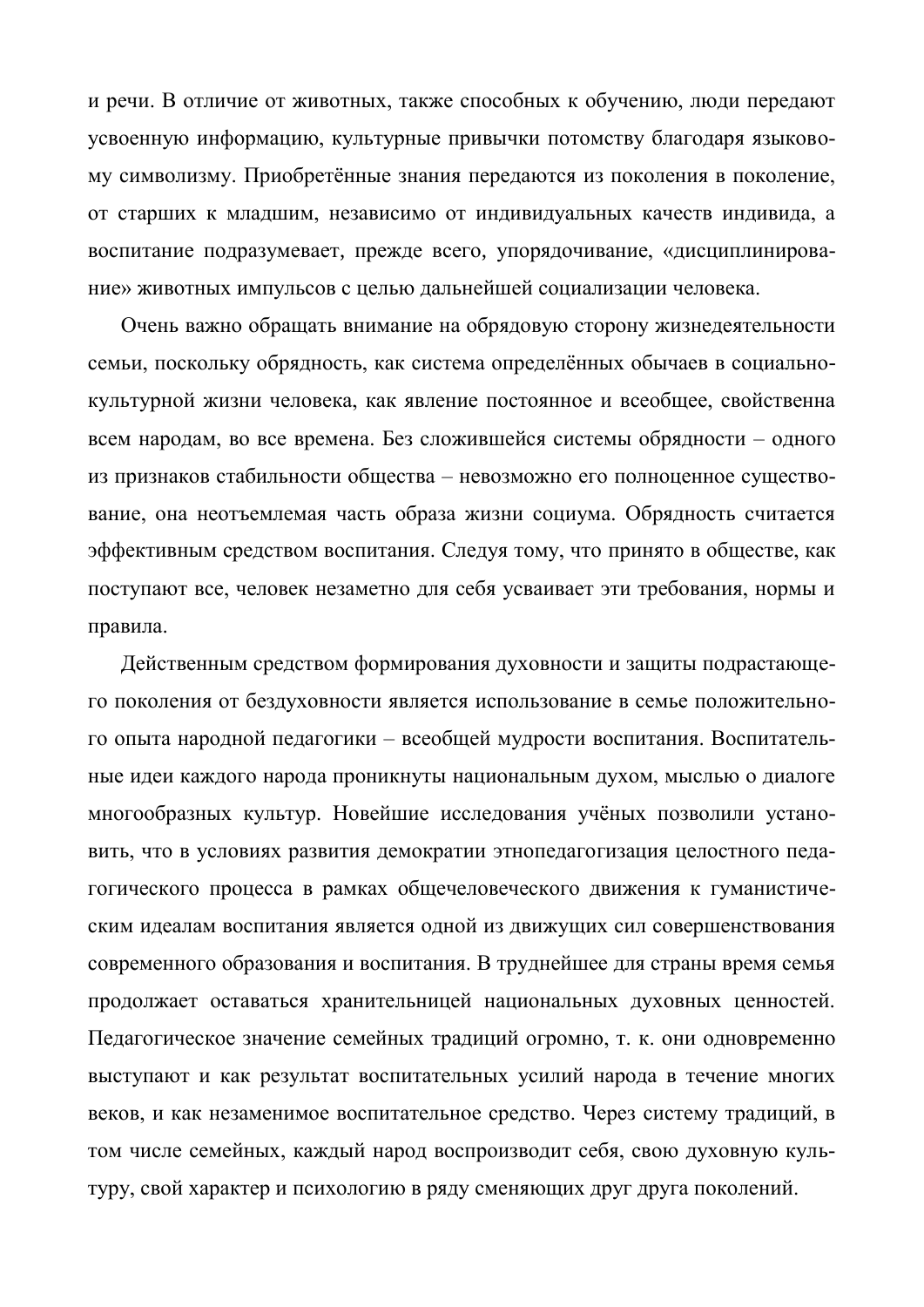Будучи общественным явлением, обычаи и традиции проявляются во всех сферах существования социума, отражая многообразные взаимоотношения людей, их привычки и поступки, получившие всеобщее признание. Неизменная повторяемость обычаев и традиций приводит к тому, что они принимаются большинством как обязательные нормы жизни, которые каждое новое поколение берёт на вооружение. В вековых воспитательных обычаях и традициях сконцентрирован большой морально-нравственный опыт регулирования поведения и поступков людей. Функционирование и соблюдение их осуществляется благодаря таким социально-психологическим механизмам, как внутренняя үбеждённость личности в целесообразности следовать им, авторитет общественного мнения и др.

Маргарет Мид, изучая способы передачи ценностей культуры от поколения к поколению, выделила 3 типа культур: постфигуративный, конфигуративный и префигуративный. Она и её последователи настаивают на том, что перспективным для человеческого общества является третий тип, в рамках которого из процесса воспитания постепенно исключаются наиболее «консервативные» члены семьи: дети и старики, преемственность поколений сводится к минимуму [Субботский, 1979]. Мы согласны с утверждением, что культура будущего вынуждена будет опираться на творчество молодых (как в научной, так и в этической сфере) как на единственное средство сохранения цивилизации и соответственно строить процесс воспитания, однако трудно принять постулат о невозможности дальнейшего существования человечества на ценностях, накопленных им ранее. Каждый народ стремится к сохранению, укреплению и развитию гуманных национальных традиций, беспокоится о том, чтобы передать подрастающему поколению производственный, духовный и педагогический опыт. Историческая память народа аккумулирует в рамках семьи многие элементы воспитательной практики прошлого. Устойчивость, консерватизм обычаев, традиций, обрядов, их неискоренимость всегда оставались без преувеличения спасительными для сохранения и передачи новым поколениям достижений культуры.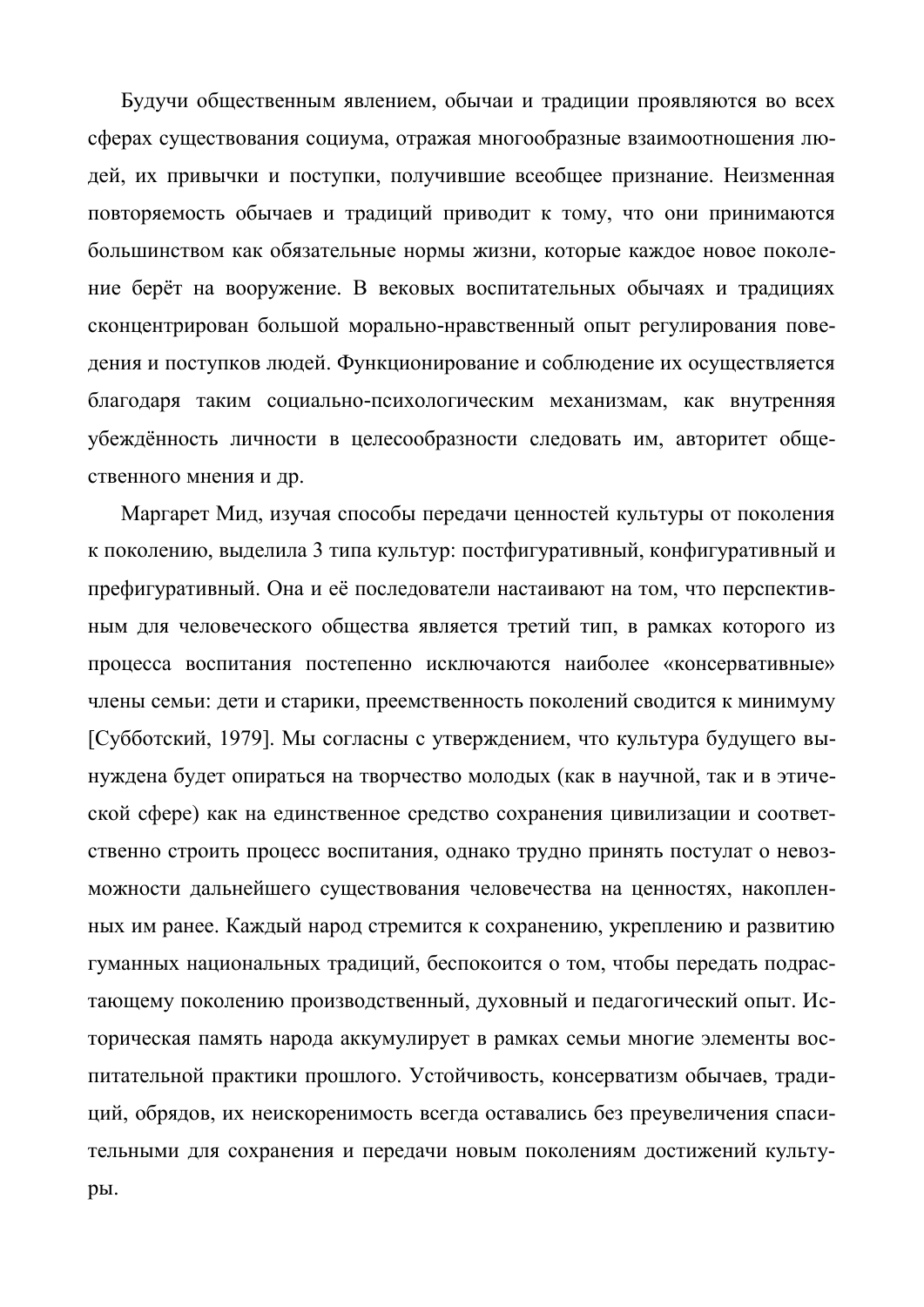Следует подчеркнуть, что стабильность традиций отнюдь не означает их закостенелости, неприкасаемости на все времена. Каждой эпохе свойственно дополнять прежние традиции и обычаи или отказываться от тех из них, которые перестают играть значимую роль в жизнедеятельности народа. Поэтому исследователи отстаивают историко-педагогический подход, с позиций которого возможно объективное раскрытие сущности традиций, в том числе относящихся к педагогике этноса, рода, семьи, конфессиональной общности. Данный подход остаётся по сей день безусловным требованием, которое необходимо соблюдать при анализе любого социально-педагогического явления.

Эквивалентом латинского слова «tradition» в русском языке выступает, прежде всего, «вручение», «передача» в наследование некоторого достояния. Философская литература рассматривает традиции как особые законы, поскольку они являются устойчивыми, повторяющимися, связанными общим социальным отношением. Следовательно, закономерностью, с которой нельзя не считаться, является учёт и использование аксиологического содержания накопленного опыта при выработке инновационных подходов. Назначение традиций в сфере образования как составной части культуры – в обеспечении человечества возможностью решения новых творческих задач на основе обогащения коллективным опытом предшествующих поколений. Упрощённое противопоставление традиции и инновации является, на наш взгляд, неприемлемым. Исторический опыт и сегодняшние реалии свидетельствуют о том, что одинаково ошибочно как абсолютизировать традиции, так и искусственно их гальванизировать. Традиция не может быть чем-то неподвижным, статичным, ведь по мере накопления свежих данных выдвигаются новые теоретические объяснения, интерпретации, способствующие её развитию. Каждая традиция обладает разновременными по своему происхождению элементами, в том числе ценностными ориентациями, и далеко не всегда самые старые из них имеют наименьшую актуальность. Можно согласиться с высказыванием П. Ф. Каптерева, который писал, что «следует критически относиться к прошлому, переоценивать его ре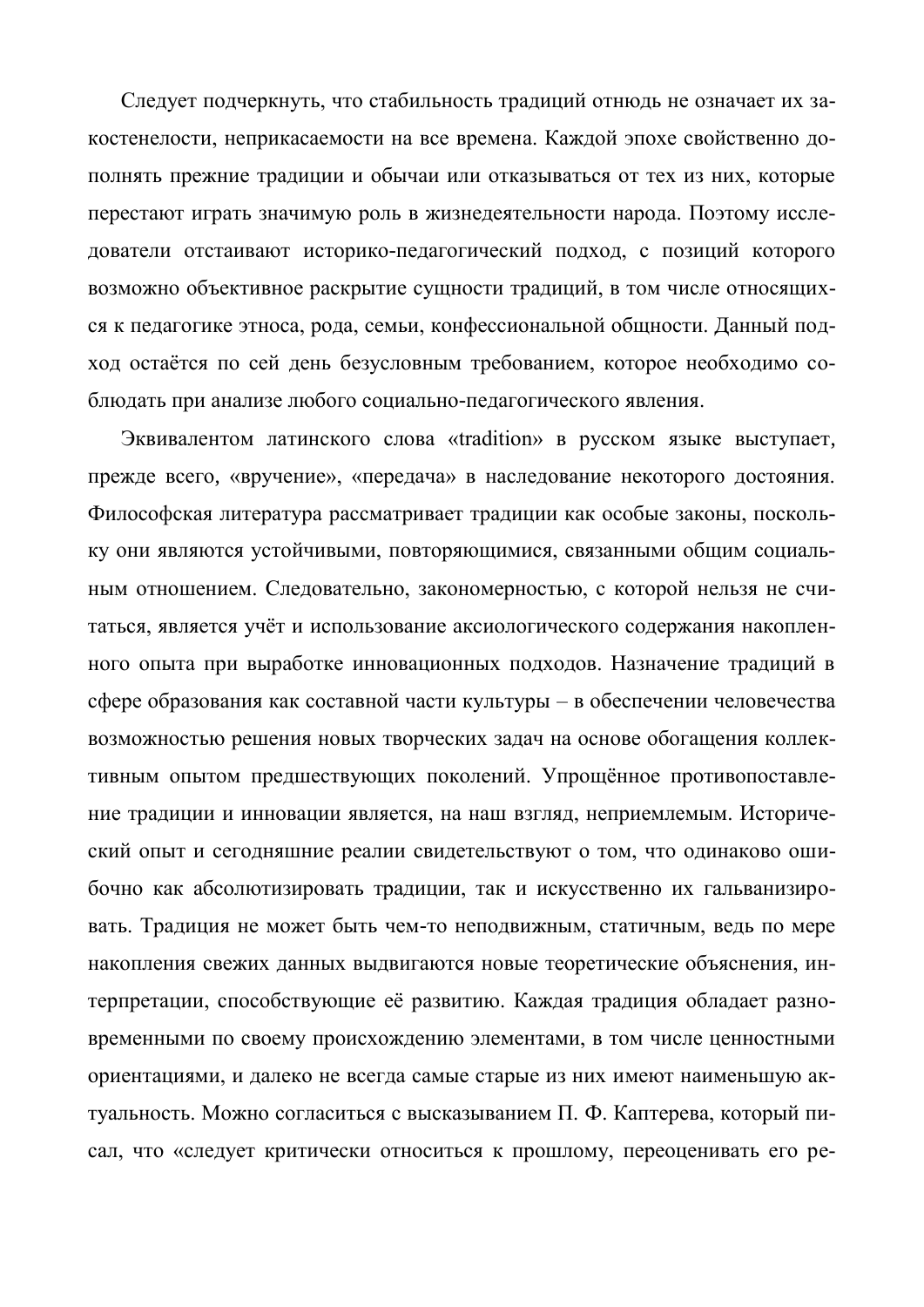зультаты, с выбором применять их к настоящему, но отбрасывать все более ранние приобретения целиком нет достаточных оснований».

Особое внимание разработке теоретических основ и прикладных аспектов воспитательного потенциала народной культуры и религии уделяется в северокавказском регионе, т. к. здесь народные традиции оказывают заметное влияние на сознание и поведение людей, служат регулятором взаимоотношений в семье и обществе. Данная проблематика активно разрабатывается в Пятигорском государственном лингвистическом университете, начиная с 2004 года, когда в рамках инициированного учёными университета Международного конгресса «Мир на Северном Кавказе через языки, образование, культуру» действовал симпозиум «Семья как фактор формирования духовной культуры личности и общества, как институт социализации в поликультурном пространстве». В 2007 году он получил дополнительное название «Гендер, семья и властные отношения» и работал в рамках V, VI и VII Международного конгрессов «Мир через языки, образование, культуру: Россия – Кавказ – Мировое сообщество» (Пятигорск, 2007, 2010, 2013).

Симпозиум органично вписался в общую программу Конгресса, поскольку и через семьи и отношения в них формируется общественное мнение о событиях, которые происходят на Кавказе и в мире. В выступлениях на пленарных и секционных заседаниях симпозиума находят отражение актуальные вопросы семейного воспитания как фактора становления духовной культуры всего общества в целом и отдельного человека, животрепещущие проблемы жизнедеятельности семьи как института социализации личности в поликультурном пространстве, сотрудничества образовательных институтов с семьёй как средства совершенствования процесса воспитания.

Участниками симпозиума неоднократно отмечалось, что происходящие в российском обществе в последние десятилетия изменения приводят к «крушению» роли семьи в вопросе обучения и воспитания детей. Меж тем семья признаётся важнейшим социальным институтом человечества, основной ячейкой общества, своеобразным посредником между государством и личностью. Эмо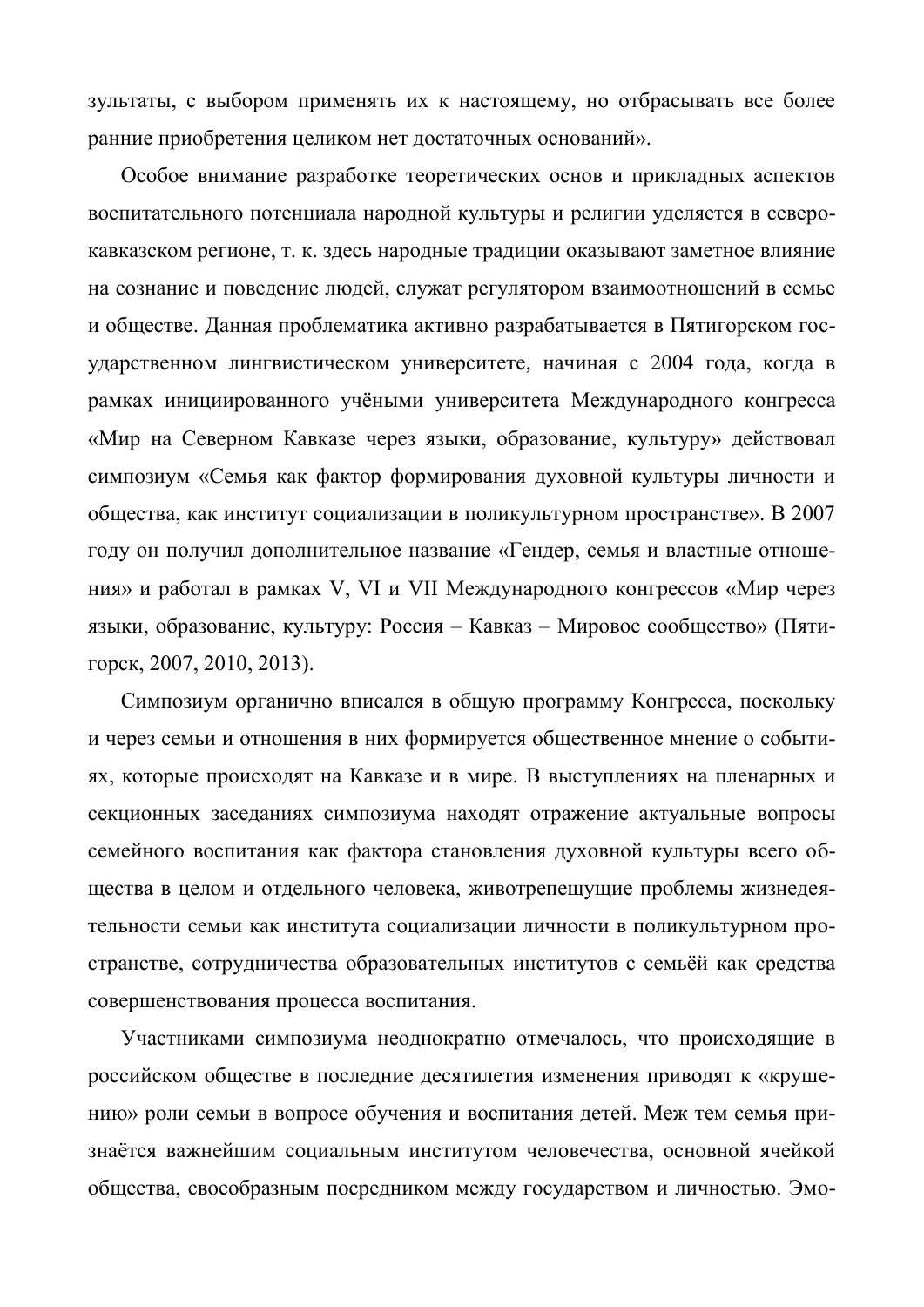циональный и духовный контакт членов семьи, взаимопонимание и поддержка, сложившиеся в семье традиции – всё это способствует полноценному развитию личности, формированию основ её духовной культуры. Но современная семья, и в самом деле, утрачивает позиции хранительницы лучших человеческих качеств, которые должны передаваться от поколения к поколению. В этой связи важнейшей задачей XXI столетия провозглашается создание такой семьи, в которой воспитательный процесс осуществляется путем сотрудничества, сопереживания, сотворчества взрослых и детей.

Изменение ценностных ориентаций общества, наблюдающееся последние десятилетия, непосредственным образом отразилось на идеологии семейной жизни. Российская семья сегодня испытывает сильное давление со стороны новых социальных норм, которые диктуют совершенно иную логику поведения, отличную от старой, связанную с изменением политических и экономических условий жизни. Ключевой проблемой современные учёные называют процессы формирования гражданской и гендерной идентичности. Семья как ячейка общества нуждается в системе защиты правового, информационного, социокультурного поля. Эти вопросы затрагивают интересы коллективного права – защиты материнства, детства, а также интересы корпоративного права – права аборигенных народов, национальных меньшинств и т. д. [Казарьянц, 2007, с. 148]. Необходимо чётко разграничить термины «гражданская идентичность», «этническая идентичность», «гендерная идентичность», «семейная идентичность» с целью их взаимосогласования.

Исследования позволяют относить связь между родителями и детьми к наиболее сильным связям. Чем сложнее живой организм, тем дольше он должен оставаться в зависимости от материнского организма. Человек – наиболее сложный биологический организм, поэтому ему не суждено стать полностью независимым. Черпать жизненные силы только из самого себя человек тоже не может. Человеческую жизнь выдающийся отечественный психолог А. Н. Леонтьев характеризовал как разделённое, разъятое существование, главным признаком его называл потребность в сближении с другим подобным существом.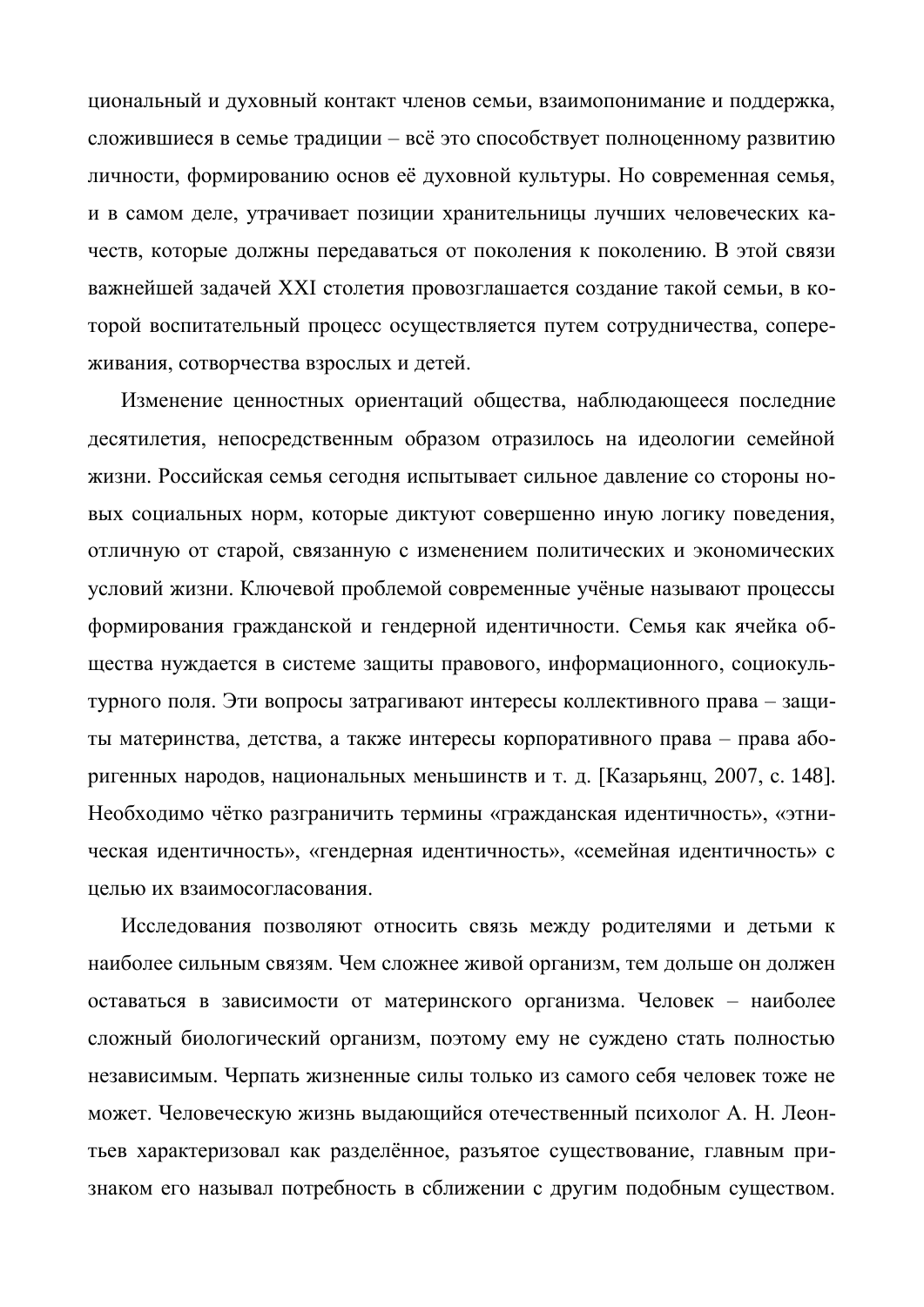Аристотель обращал внимание на особые чувства, которые связывают детей и родителей, и предупреждал, что разрушение цельности семьи влечёт за собой и разрушение чрезвычайно важных для развития чувственных связей, микросреды формирования личности.

Развитие подрастающих поколений и помощь им невозможно оторвать от реалий жизни в семье. Взаимоотношения родителей и детей тесно связаны с характером отношений между самими родителями, с образом жизни семьи, её благополучием. В семье ребёнок получает азы знаний об окружающем мире, а при высоком культурном и образовательном потенциале старших членов семьи всю свою последующую жизнь продолжает получать не только азы, но и впитывает саму культуру. Семья для ребёнка – это своеобразная школа отношений с людьми: семья помогает становлению представлений о добре и зле, порядочности, об уважительном отношении к духовным и материальным ценностям. С близкими людьми в семье человек переживает чувства любви, дружбы, справедливости, ответственности, долга. На процесс формирования личности заметное влияние оказывают не только отец и мать, но и другие члены семьи как старшие, так и младшие. Очень важно, чтобы подрастающие поколения росли в доброжелательной атмосфере, чтобы у родителей не было расхождений по поводу методов их воспитания, чтобы подопечные не были свидетелями ссор и конфликтов. В противном случае из них могут получиться асоциальные личности, наносящие вред себе и окружающим.

Таким образом, главной задачей семьи на современном этапе остаётся выполнение воспитательных функций: сохранение определённых взаимоотношений между взрослыми и детьми, создание предпосылок этих взаимоотношений; утверждение такого образа жизни семьи, который способствовал бы гармоничному и всестороннему становлению личности; устранение неуверенности родителей в вопросах воспитания детей; воплощение в жизнь условий, при которых физиологические, интеллектуальные и эмоциональные потребности ребёнка будут удовлетворяться на необходимом качественном уровне и в достаточной мере. Результатом такого воспитания будет здоровый, счастливый и благопо